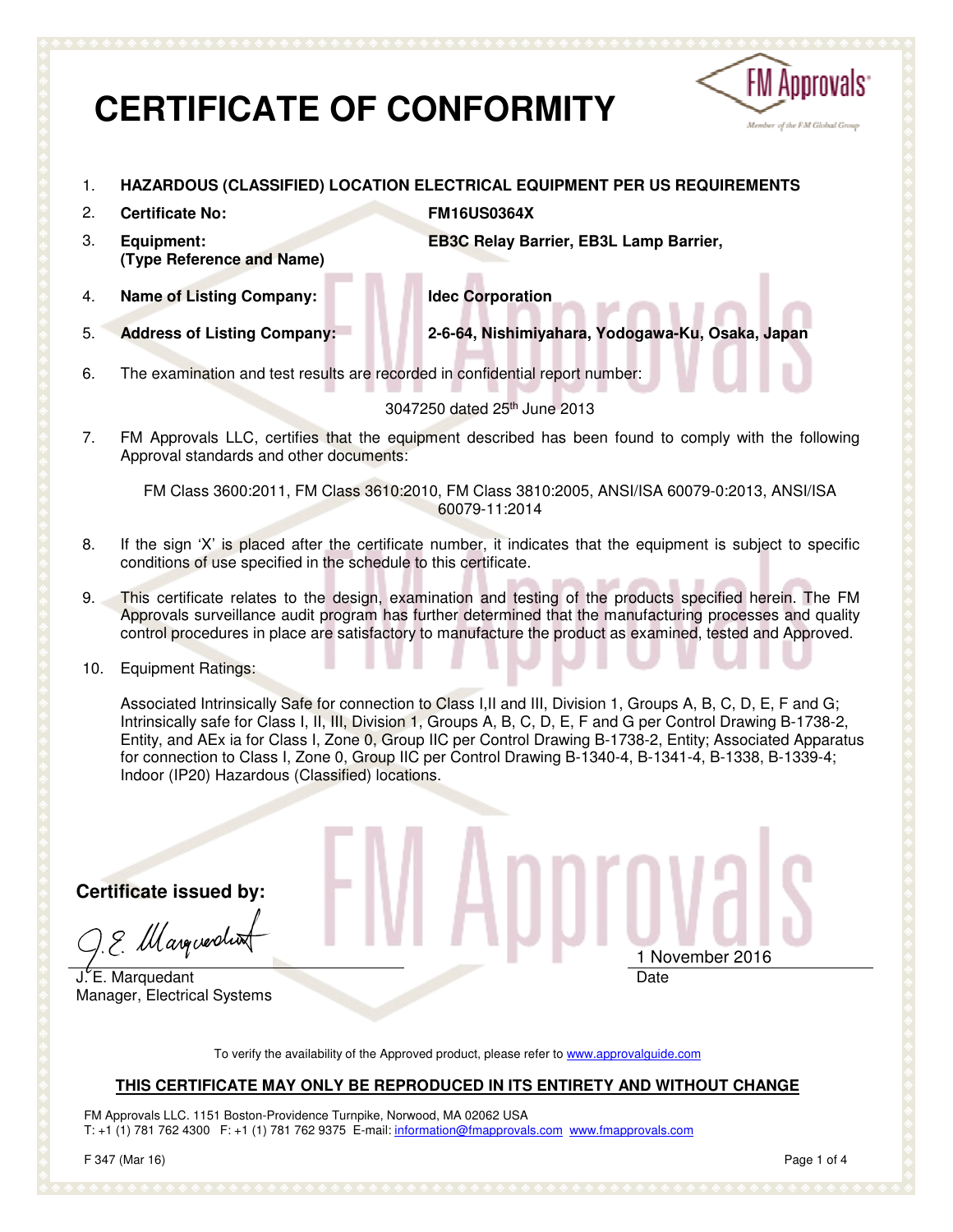



### US Certificate Of Conformity No: FM16US0364X

11. The marking of the equipment shall include:

| EB3C series, EB3L series:     | Class I, II, III Division 1, Groups A, B, C, D, E, F and G, Ta = $60^{\circ}$ C<br>Class I, Zone 0. Group IIC, $Ta = 60^{\circ}C$                                                   |
|-------------------------------|-------------------------------------------------------------------------------------------------------------------------------------------------------------------------------------|
| EB3S-A series, EB3I-B series: | Class I, II, III Division 1, Groups A, B, C, D, E, F and G, Ta = $60^{\circ}$ C<br>Class I, Zone 0. Group IIC, $Ta = 60^{\circ}C$<br>Class I, Zone 0. Group IIB, $Ta = 60^{\circ}C$ |
| EB3P-Z series:                | Class I, II, III Division 1, Groups A, B, C, D, E, F and G, T6, Ta = $60^{\circ}$ C<br>Class I, Zone 0. Group IIB, T6, Ta = $60^{\circ}$ C                                          |

#### 12. **Description of Equipment:**

**General** – The Barriers are associated intrinsically safe apparatus for connection to passive intrinsically safe circuits. The Barriers can provide up to 16 intrinsically safe circuits. A photocoupler is used to isolate between intrinsically safe and non-intrinsically safe circuits by means of relay contacts, transistor or MOSFET type switches. The buzzer containing a piezoelectric device is used in combination with the EB3L Lamp barrier or the similar barrier that has equivalent intrinsically safe characteristics and ratings.

**Ratings** – See Entity Parameters below.

#### **EB3C-abcdeN Relay Barrier**

AIS / I,II,III, / 1 / ABCDEFG / Ta =  $60^{\circ}$ C - B-1340-4; Entity  $[1/0]$  / AEx  $[ia]$  / IIC / Ta = 60°C - B-1340-4; Entity

- $a =$  Output: R (Relay), T (Transistor) or M (MOSFET).
- b = Number of Channels 01, 02, 03, 04C, 05, 06, 08, 08C, 10 and 16C.

---

- c = Signal Type: K (Sink) or S (Source) for 04C, 08C and 16C only.
- $d =$  Power Supply: A (100-240VAC) or D (24VDC).
- e = Connection Type: Blank (Terminal) or -C (Connector)

C = Common Wiring Only

| <b>Entity Parameters:</b>  | <b>Voc</b> | <b>Isc</b> |      |     | Po   | Сa        | La   |
|----------------------------|------------|------------|------|-----|------|-----------|------|
|                            | (V)        | (mA)       | (V)  | (mA | (mW) | $(\mu F)$ | (mH) |
| Any One Channel, i.e. Ch 1 | 13.2       | 14.2       |      |     | 46.9 | 0.47      | 87.5 |
| Up to Sixteen Channels     |            |            | 13.2 | 227 | 750  | 0.49      | 0.60 |

**COL** 

#### **EB3L-abcdeN Lamp Barrier**

AIS / I, II, III, / 1 / ABCDEFG / Ta =  $60^{\circ}$ C - B-1341-4; Entity  $[1/0]$  / AEx  $[ia]$  / IIC / Ta = 60 $^{\circ}$ C - B-1341-4; Entity

 $a =$  Output: S (LED)

b = Number of Channels 01, 02, 03, 04C, 05, 06, 08, 08C, 10 and 16C.

#### **THIS CERTIFICATE MAY ONLY BE REPRODUCED IN ITS ENTIRETY AND WITHOUT CHANGE**

FM Approvals LLC. 1151 Boston-Providence Turnpike, Norwood, MA 02062 USA T: +1 (1) 781 762 4300 F: +1 (1) 781 762 9375 E-mail: information@fmapprovals.com www.fmapprovals.com ш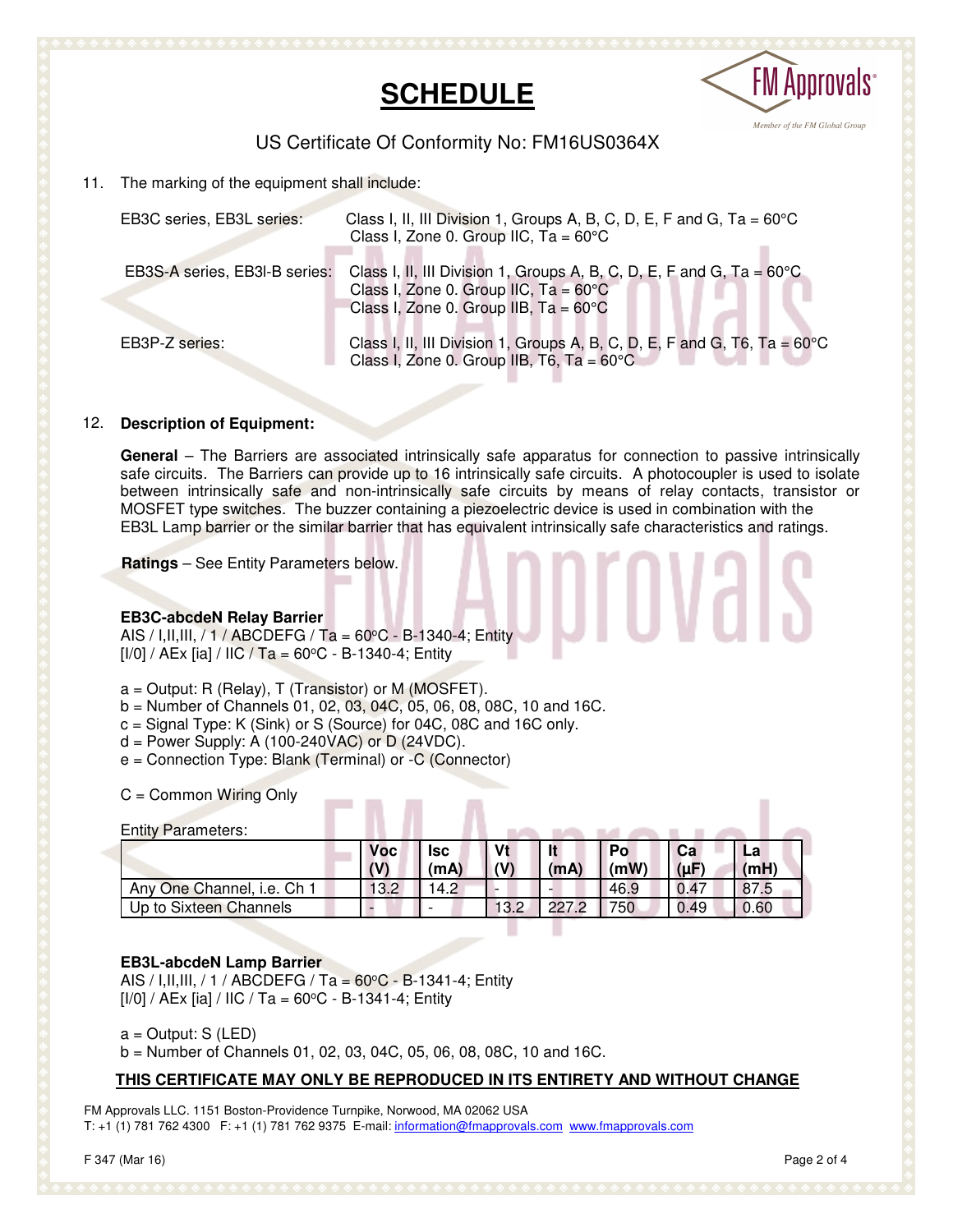# **SCHEDULE**



## US Certificate Of Conformity No: FM16US0364X

c = Signal Type: K (Sink) or S (Source).

 $d = Power$  Supply: A (100-240VAC) or D (24VDC).

e = Connection Type: Blank (Terminal) or -C (Connector)

C = Common Wiring Only

| <b>Entity Parameters:</b>  |                   |             |           |       |             |                 |            |
|----------------------------|-------------------|-------------|-----------|-------|-------------|-----------------|------------|
|                            | <b>Voc</b><br>(V) | lsc<br>(mA) | Vt<br>(V) | (mA   | `Po<br>(mW) | Ca<br>$(\mu F)$ | La<br>(mH) |
| Any One Channel, i.e. Ch 1 | 13.2              | 4.2         |           |       | 46.9        | 0.47            | 87.5       |
| Up to Sixteen Channels     |                   |             | 3.2       | ר דרר | 750         | 0.49            | 0.60       |

#### **EB3S-AabcN (Type A) Sensor Barrier**

AIS / I, II, III, / 1 / ABCDEFG / Ta =  $60^{\circ}$ C - B-1338-4; Entity  $[1/0]$  / AEx  $[ia]$  / IIC / Ta = 60 $^{\circ}$ C - B-1338-4; Entity  $[1/0] / AEx$  [ia] / IIB / Ta = 60°C - B-1338-4; Entity

 $a =$  Output: R (Relay) or T (Transistor).

 $b =$  Number of Channels 01, 02, 03 and 04.

 $c = Power$  Supply: A (100-240VAC) or D (24VDC).

| <b>Entity Parameters:</b> |            |            |               |      |      |
|---------------------------|------------|------------|---------------|------|------|
|                           | <b>Voc</b> | <b>Isc</b> | V۱            |      | Po   |
|                           | (1)        | (mA)       | $\mathcal{U}$ | (mA) | (mW) |
| Any one Channel           | 8.7        | -23        |               |      | 406  |

|             | <b>IIC</b> | IІB |
|-------------|------------|-----|
| $ $ La (mH) |            | 0.5 |
| Ca(UF)      | .82        | .2  |

#### **EB3S-BabcN (Type B) Sensor Barrier**

AIS / I, II, III, / 1 / ABCDEFG / Ta =  $60^{\circ}$ C - B-1339-4; Entity [I/0] / AEx [ia] / IIC / Ta = 60°C - B-1339-4; Entity  $[1/0] / AEx$  [ia] / IIB / Ta = 60°C - B-1339-4; Entity

 $a =$  Output: R (Relay) or T (Transistor).

- $b =$  Number of Channels 01, 02, 03, 04, 05 and 06.
- $c = Power$  Supply: A (100-240VAC) or D (24VDC).

Entity Parameters:

|                 | <b>Voc</b>  | <b>Isc</b> | Vt                       | н                        | Po  |
|-----------------|-------------|------------|--------------------------|--------------------------|-----|
|                 | ۸W          | (mA)       | (V)                      | (mA)                     | (mW |
| Any one Channel | 100<br>ے.טו | 56         | $\overline{\phantom{0}}$ | $\overline{\phantom{0}}$ | 185 |

|         |      | IIВ  |
|---------|------|------|
| La (mH) | 0.35 | 0.35 |
| Ca (uF) | 82   |      |

#### **THIS CERTIFICATE MAY ONLY BE REPRODUCED IN ITS ENTIRETY AND WITHOUT CHANGE**

FM Approvals LLC. 1151 Boston-Providence Turnpike, Norwood, MA 02062 USA T: +1 (1) 781 762 4300 F: +1 (1) 781 762 9375 E-mail: information@fmapprovals.com www.fmapprovals.com

orovals